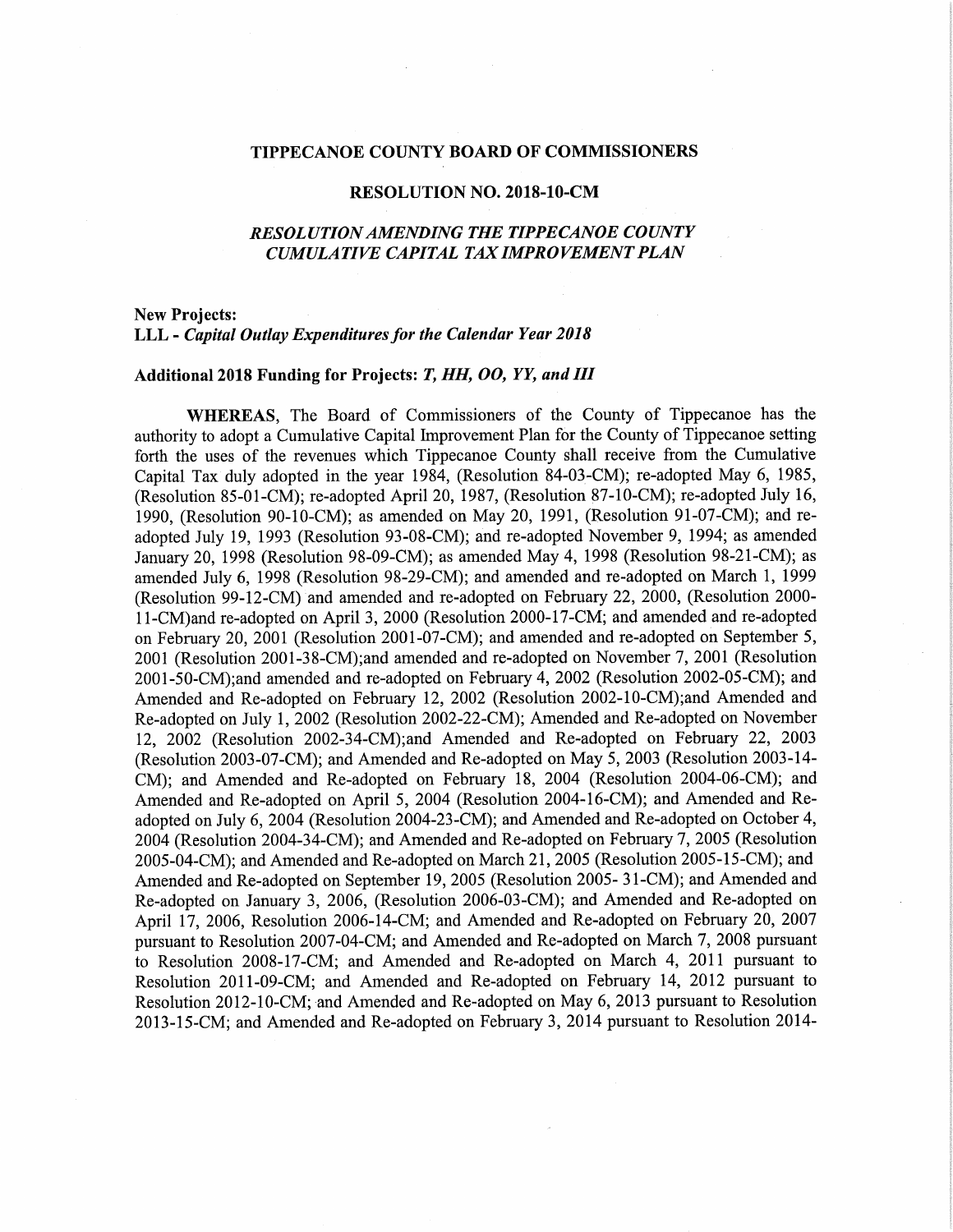06-CM; and Amended and Re-adopted on January 5, 2015, pursuant to Resolution 2015-05-CM; and Amended and Re-adopted on January 4, 2016, pursuant to Resolution 2016-04-CM; and Amended and Re-Adopted on January 17, 2017, pursuant to Resolution 2017-04-CM.

WHEREAS, the Board of Commissioners desires to amend the Cumulative Capital Tax Improvement Plan to add <sup>a</sup> new Project LLL to provide funding from the Cumulative Capital Tax for Capital Outlay Expenditures for the Calendar Year 2018; and

WHEREAS, The Board of Commissioners desires to authorize additional funding in <sup>2018</sup> for existing Projects <sup>T</sup> Capital Outlay - Information Services Computer Hardware & Software; HH - Grant Contingency Funds; JJ - MITS system hardware acquisition, administration, and operation; <sup>00</sup> - copier leases; and YY - repairs, maintenance. and improvements of County facilities, including Tippecanoe County Office Building, Courthouse, and 629 North Sixth Street.

NOW THEREFORE BE 'IT RESOLVED, that after due consideration The Board of Commissioners of the County of Tippecanoe hereby amends the Cumulative Capital Improvement Plan to add to the plan <sup>a</sup> New Project LLL - Capital Outlay Expenditures for the Calendar Year 2018, reading as follows:

## PROJECT-LLL-CAPITAL OUTLAY EXPENDITURES FOR THE CALENDAR YEAR 2018

1. Identification and General Description.

The Board of Commissioners of Tippecanoe County and the Tippecanoe County Council have determined that it would be beneficial and cost efficient for the items of capital expenditures for the various departments and offices of Tippecanoe County set forth on Exhibit 1, attached hereto and made <sup>a</sup> part hereof, totaling \$2,055,618;

Only those items listed herein as itemized capital expenditures for the various offices and departments and as adopted in the budget as approved by the Tippecanoe County Council in the State of Indiana will be purchased by the Board of Commissioners of the County of Tippecanoe. No transfer from one account to another account will be made by the Board of Commissioners without the formal approva<sup>l</sup> of the Tippecanoe County Council.

2. Estimated Total Project Cost: The estimated total costs for the project is \$1,707,118.

3. Identification ofAll Sources of Funds for Project.

All funds for the project will be expended from the Tippecanoe County Cumulative Capital Fund ' or General Fund or <sup>a</sup> combination of both.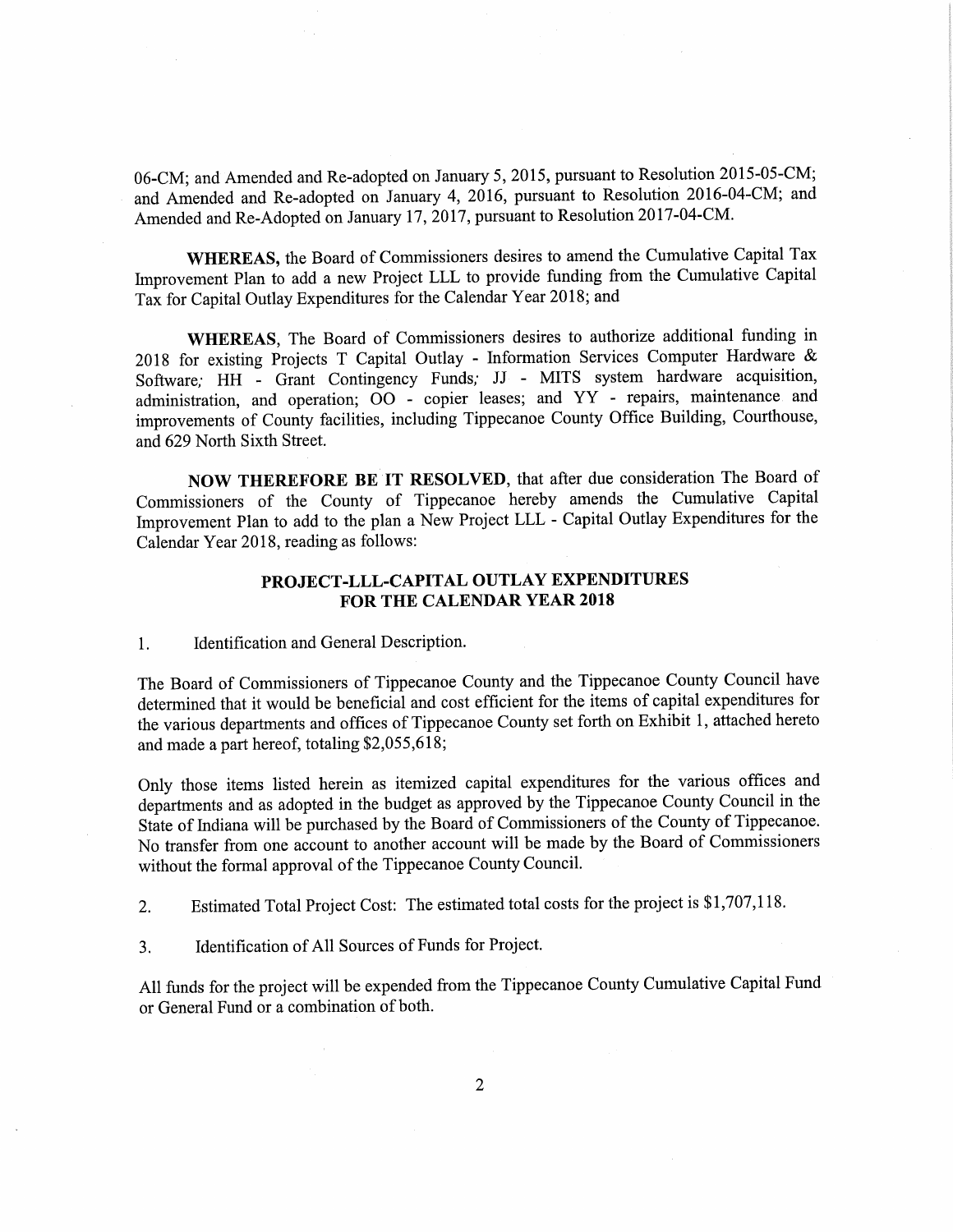BE IT FURTHER RESOLVED, that after due consideration, the Board of Commissioners hereby confirms its findings that the development and implementation of the following previously established Projects be and the same are hereby approved and that additional funding for each such Project be provided in the year <sup>2018</sup> in the following amounts:

| Name                                                                                     | Project Number | Amount    |  |
|------------------------------------------------------------------------------------------|----------------|-----------|--|
| Capital Outlay - Information<br>Services Computer Hardware<br>and Software               | T              | \$152,564 |  |
| <b>Grant Contingency</b>                                                                 | HH             | \$5,000   |  |
| MITS system hardware<br>acquisition, administration, and<br>operation                    | JJ             | \$257,713 |  |
| Copier Leases - annual                                                                   | $00\,$         | \$150,000 |  |
| Annual Building Repair &<br>Maintenance Funds: TCOB,<br>Courthouse & 629 N. $6th$ Street | YY             | \$343,500 |  |

BE IT FURTHER RESOLVED that the ongoing and completed projects comprising the Cumulative Capital Improvement Plan as so amended be summarized as follows:

### **SUMMARY**

# PROJECT A - COUNTY EXTENSION BUILDING

PROJECT B - TIPPECANOE VILLA

PROJECT C — COURT HOUSE RESTORATION

PROJECT D - FAIRGROUND IMPROVEMENTS

PROJECT <sup>E</sup> - TIPPECANOE COUNTY OFFICE BUILDING RENOVATION

PROJECT F - 629 OFFICE BUILDING

PROJECT G - BUILDING AND MAINTENANCE FUNDS FOR 1998

PROJECT H - CAPITAL OUTLAY EXPENDITURES FOR 1998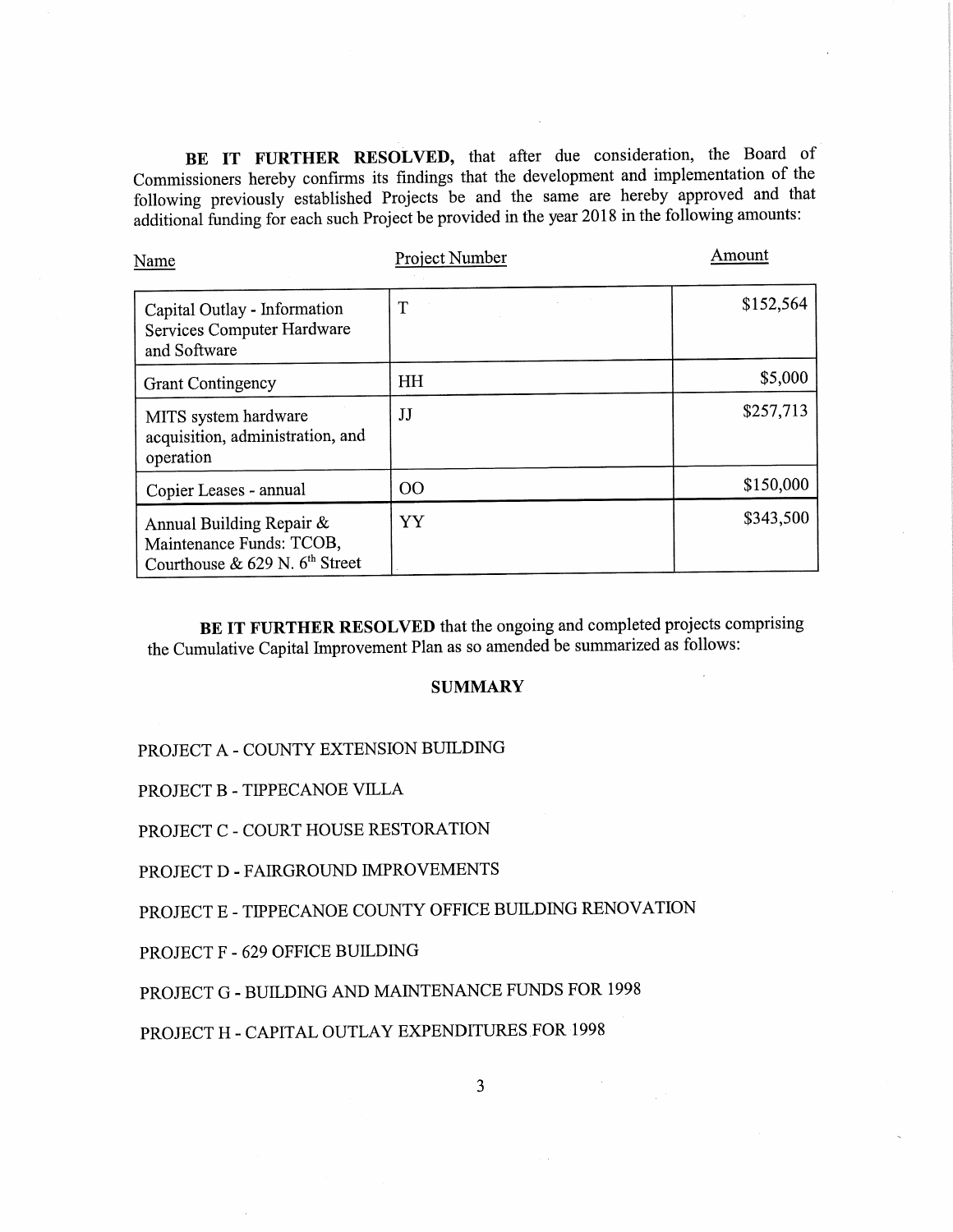PROJECT I - EMERGENCY MANAGEMENT CAPITAL EXPENDITURES

PROJECT <sup>J</sup>- COMMUNITY CORRECTIONS WORK RELEASE FACILITY

PROJECT K - CAPITAL OUTLAY EXPENDITURES FOR 1999

PROJECT L - TIPPECANOE COUNTY SHERIFF'S DEPARTMENT VEHICLE **ACQUISITIONS** 

PROJECT M - CAPITAL OUTLAY EXPENDITURES FOR 2000

PROJECT N - BUILDING AND MAINTENANCE FUNDS FOR 2000

PROJECT O -CORONER'S MORGUE FACILITIES

PROJECT P -TIPPECANOE SUPERIOR COURT NO. 6

PROJECT Q - JAIL ADDITION FEASIBILITY STUDY

PROJECT R - BUILDING AND MAINTENANCE FUNDS FOR 2001

PROJECT S - CAPITAL OUTLAY EXPENDITURES FOR 2001

PROJECT T - CAPITAL OUTLAY FOR INFORMATION SERVICES COMPUTER AND HARDWARE AND SOFTWARE

PROJECT U — PARKING GARAGE MAINTENANCE FUNDS

PROJECT V - COURTHOUSE SECURITY CAPITAL EXPENDITURES

PROJECT W - VOTING MACHINES

PROJECT X - CAPITAL OUTLAY EXPENDITURES FOR 2002

PROJECT AA - BUILDING AND MAINTENANCE FUNDS FOR 2002

PROJECT BB - NEW FILING SYSTEM FOR SUPERIOR COURT 5

PROJECT CC - REMODELING AND FURNISHING OF OFFICES IN TCOB AND 629 BUILDING

PROJECT DD - 779 CORDALE ROAD SHERIFF'S STORAGE FACILITY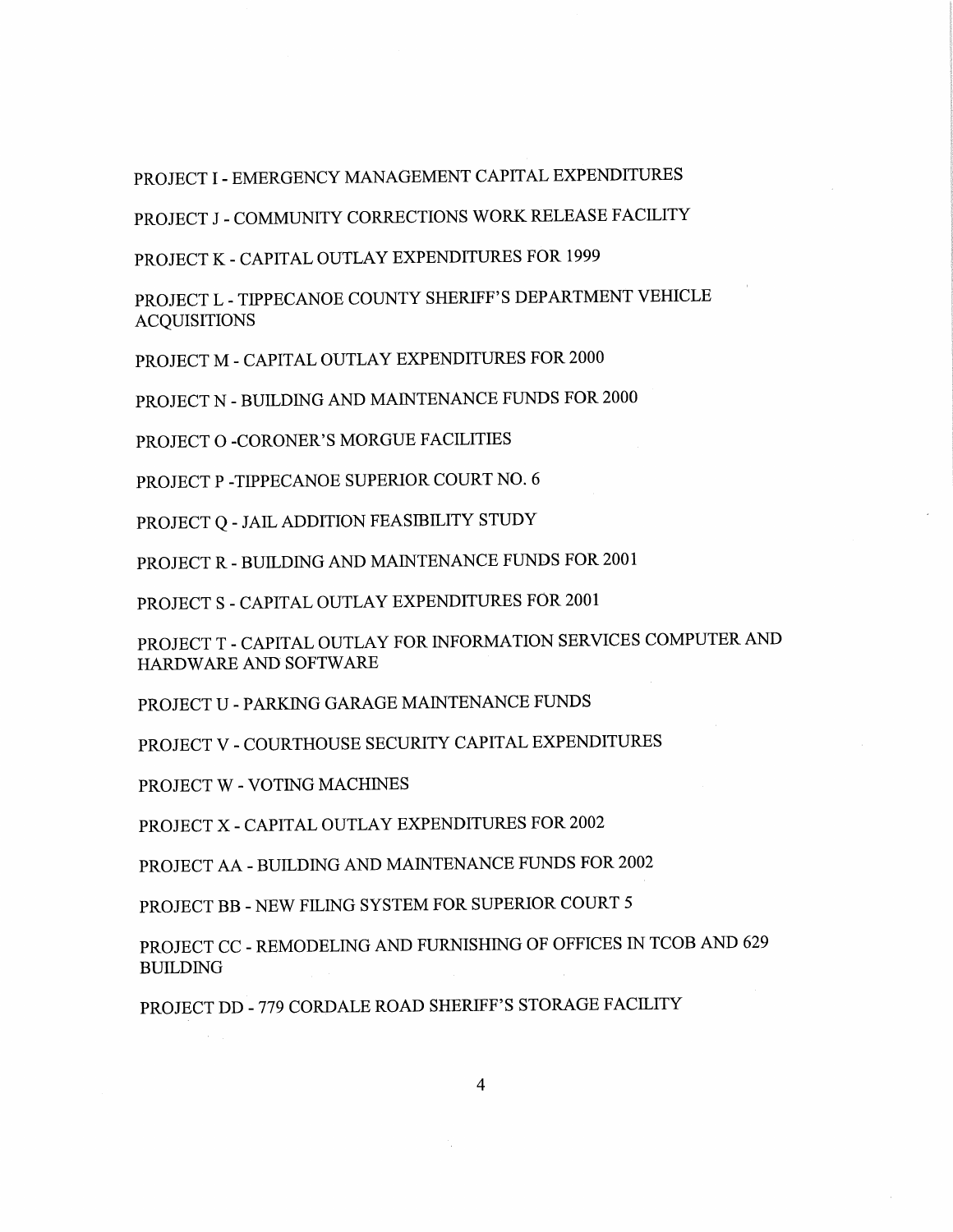PROJECT EE - REPAIR AND REPLACEMENT OF TCOB AND COURTHOUSE AIR CONDITIONING EQUIPMENT

PROJECT FF - REPAIR AND REPLACEMENT OF TIPPECANOE SUPERIOR COURT IV SOUND RECORDING SYSTEM

PROJECT GG - CAPITAL OUTLAY EXPENDITURES FOR CALENDAR YEAR <sup>2003</sup>

PROJECT HH - GRANT CONTINGENCY FUND;

PROJECT II - SPECIAL REPAIR, MAINTENANCE AND CONSTRUCTION OF INTERIOR IMPROVEMENTS IN COUNTY BUILDINGS

PROJECT JJ - MITS SYSTEM HARDWARE ACQUISITION, ADMINISTRATION AND OPERATION.

PROJECT KK <sup>2003</sup> TCOB, COURTHOUSE AND <sup>629</sup> BUILDING - BUILDING AND MAINTENANCE FUNDS

PROJECT LL - CLERKS MAILROOM EQUIPMENT

PROJECT MM - LEONA BRIER ENVIRONMENTAL EDUCATION CENTER ROOF REPLACEMENT

PROJECT NN - FIRING RANGE

PROJECT 00 - COPIER LEASES

PROJECT PP - CAPITAL OUTLAY EXPENDITURES FOR CALENDAR YEAR <sup>2004</sup>

PROJECT QQ - CAPITAL OUTLAY EXPENDITURES FOR CALENDAR YEAR <sup>2005</sup>

PROJECT RR - ROSS CAMP CLASSROOM ROOF

PROJECT SS - COUNTY WEBSITE PROJECT

PROJECT TT -COMPUTER NETWORK INFRASTRUCTURE WIRING PROJECT

PROJECT UU — TIPPECANOE COUNTY JAIL HVAC REPAIRS

PROJECT VV - ANNUAL MAINTENANCE OF EMERGENCY MANAGEMENT **EQUIPMENT**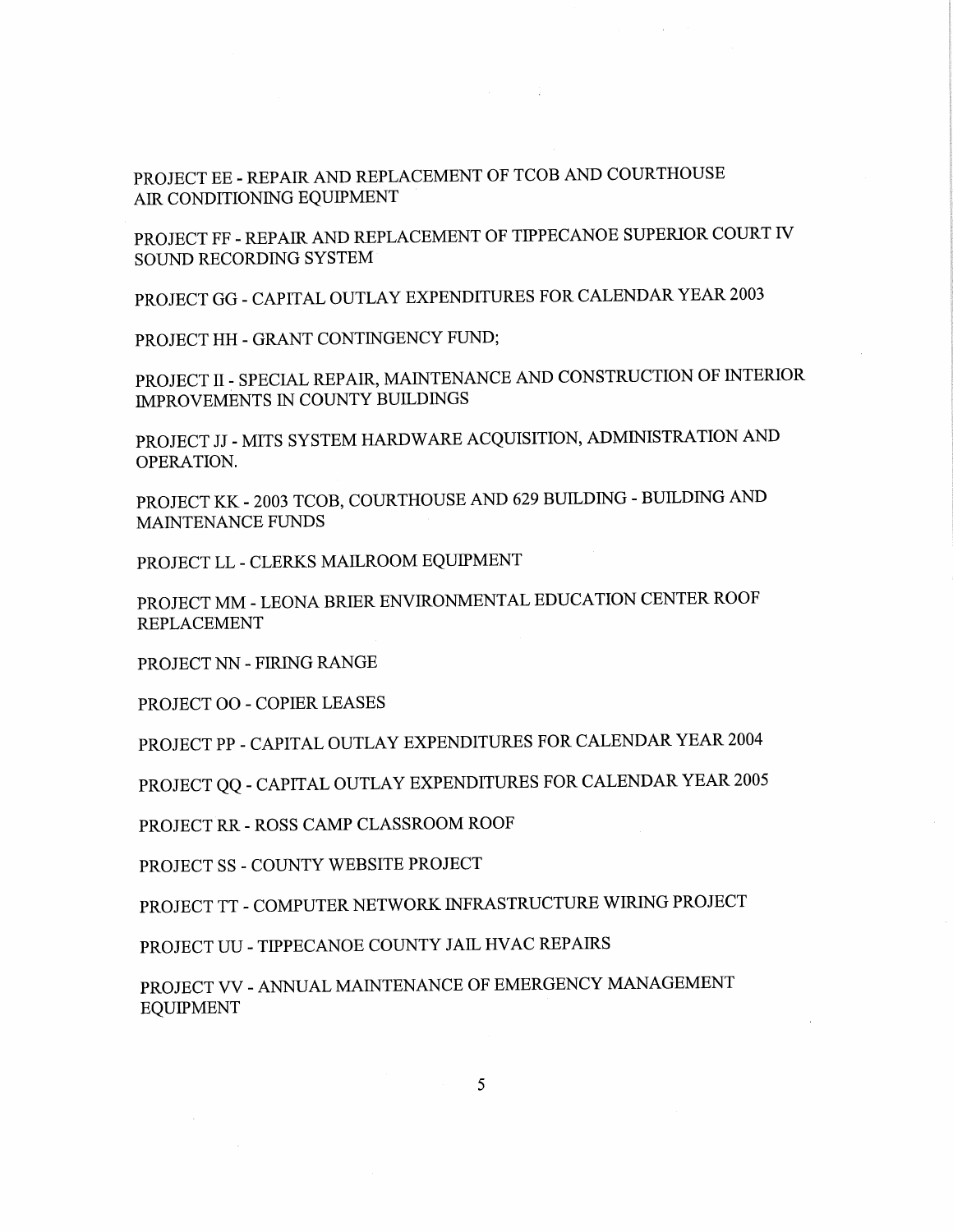PROJECT WW - CAPITAL OUTLAY EXPENDITURES FOR CALENDAR YEAR <sup>2006</sup> PROJECT XX - CAPITAL OUTLAY EXPENDITURES FOR CALENDAR YEAR 2007 PROJECT YY - ANNUAL TCOB, COURTHOUSE AND <sup>629</sup> BUILDING - BUILDING AND MAINTENANCE FUNDS

PROJECT AAA - CAPITAL OUTLAY EXPENDITURES FOR CALENDAR YEAR <sup>2008</sup> PROJECT BBB - CAPITAL OUTLAY EXPENDITURES FOR CALENDAR YEAR <sup>2009</sup> PROJECT CCC — CAPITAL OUTLAY EXPENDITURES FOR CALENDAR YEAR <sup>2010</sup> PROJECT DDD - CAPITAL OUTLAY EXPENDITURES FOR CALENDAR YEAR <sup>2011</sup> PROJECT EEE - CAPITAL OUTLAY EXPENDITURES FOR CALENDAR YEAR <sup>2012</sup> PROJECT FFF - CAPITAL OUTLAY EXPENDITURES FOR CALENDAR YEAR <sup>2013</sup> PROJECT GGG - CAPITAL OUTLAY EXPENDITURES FOR CALENDAR YEAR <sup>2014</sup> PROJECT HHH - CAPITAL OUTLAY EXPENDITURES FOR CALENDAR YEAR <sup>2015</sup> PROJECT III - REPAIR AND RENOVATION OF 111 N. 4TH STREET PROJECT JJJ - CAPITAL OUTLAY EXPENDITURES FOR CALENDAR YEAR 2016. PROJECT KKK — CAPITAL OUTLAY EXPENDITURES FOR CALENDAR YEAR 2017. PROJECT LLL - CAPITAL OUTLAY EXPENDITURES FOR CALENDAR YEAR 2018.

Presented to the Board of Commissioners of Tippecanoe County, Indiana, and adopted this  $57\%$  day of *Narch* . 2018.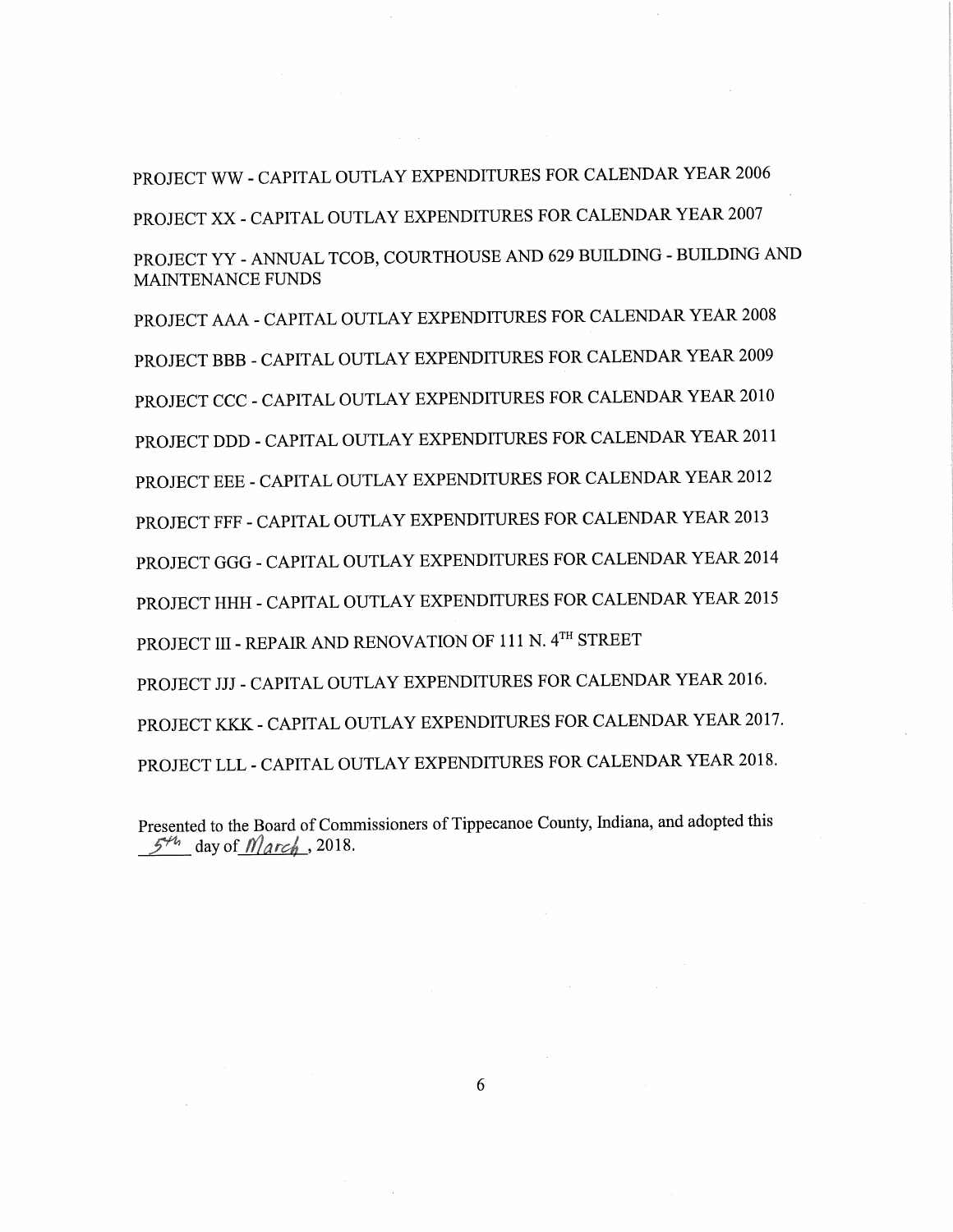BOARD OF COMMISSIONERS OF TIPPECANOE COUNTY  $\mathcal{H}^{\prime}$  $M_{\text{min}}$ 

E fiomas P. Murtaugh

.mm ... ,, Q,9%  $,$   $/5$ David S. Byers  $\mathscr{D}$ where the contract of  $\overline{H}$  and  $\overline{H}$  and  $\overline{H}$  and  $\overline{H}$  and  $\overline{H}$ . . . .

Tracy A. Brown <sup>w</sup> mmwwwwmwmwWWW 6

ATTEST:  $\left( \right)$ fig  $\mathcal{U} \setminus \mathcal{U}$  values of  $\mathcal{U}$ 'PRobert Plantenga, Auditor of

Tippecanoe County

G:\forms\COUNTY\Cum Cap Improvement Plan\2018\2018-02-26 Cum Cap Resolution.wpd